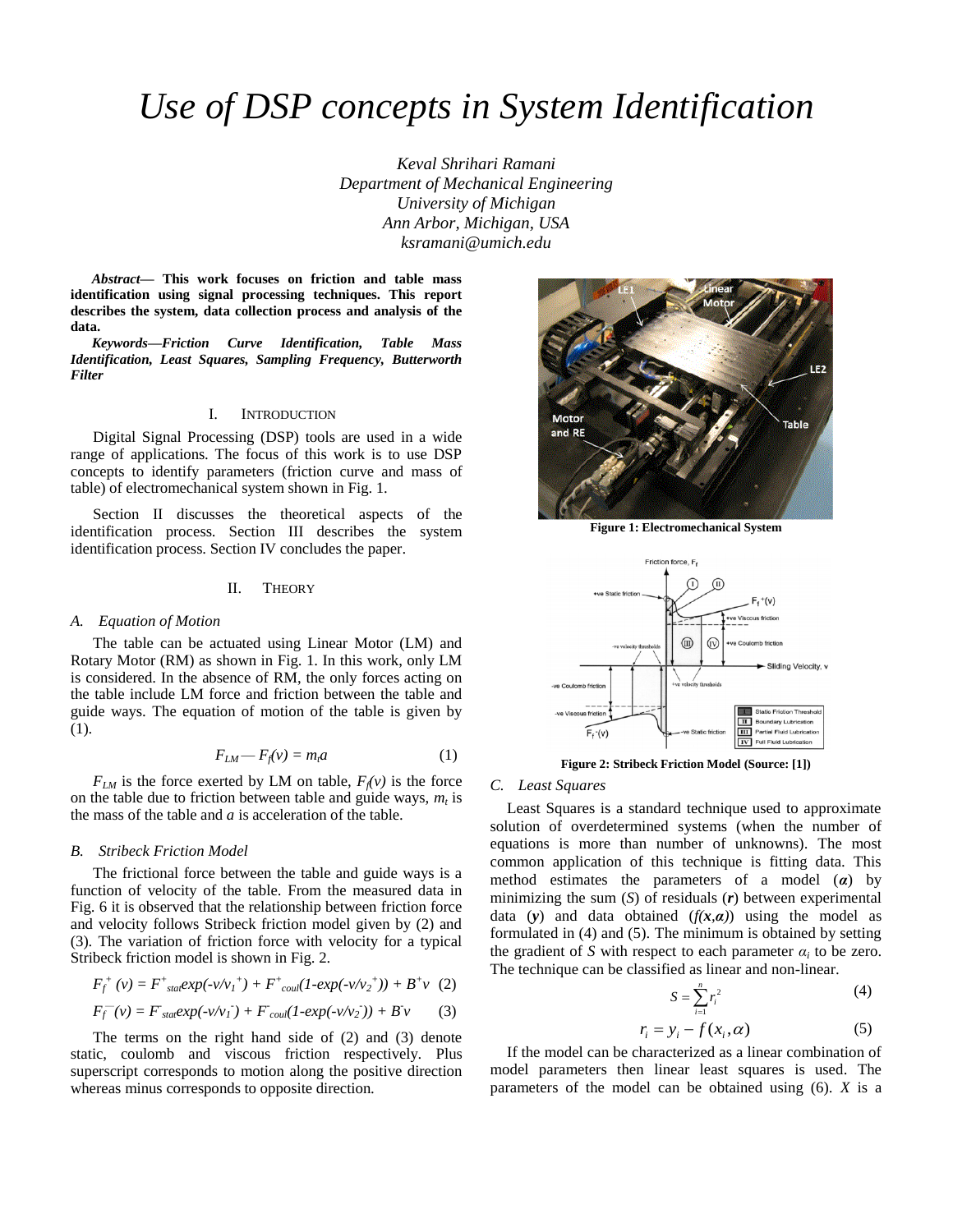matrix of coefficients of linear combination and *Y* is vector of experimental data *y*.

$$
\alpha = \left( \left( X^T X \right)^{-1} X^T \right) Y \tag{6}
$$

Non-linear least squares have no closed-form solution. Iterative numerical algorithms are used to solve for the parameters. Most algorithms rely on initial value of parameters for accurate solution.

# *D. Butterworth Filter*

Butterworth lowpass filters are defined by the property that the magnitude response is maximally flat in the passband and monotonic in passband and stopband [2]. As shown in Fig. 3, Butterworth filter rolls off more slowly around the cutoff frequency than the Chebyshev filters or elliptic filter. Also, it does not produce ripples. Hence, Butterworth filter is used in this work.

### III. SYSTEM IDENTIFICATION

Two sets of data are collected, one for friction curve identification and another for table mass identification.

### *A. Friction Curve Identification*

If the table moves at constant velocity, the friction force at that velocity is equal to the force exerted by the linear motor on the table according to (1). The table is commanded to move according to a trapezoidal velocity profile (constant velocity 500 mm/s) as shown in Fig. 4. The average of the force corresponding to constant velocity is equal to friction force at that constant velocity.

The LM acts as a current amplifier. The force on the table is the force constant (57 N/A) times the current through the motor. The position of the table is measured using the optical linear encoder (LE2) shown in Fig. 1. The velocity and current (force) data are discrete in nature and sampled at a frequency of 2 kHz. The data is stored in the form of a Microsoft Excel csv file. This data can be analyzed with ease using MATLAB.

The LM force profile corresponding to velocity waveform in Fig. 4 is shown in Fig. 5. Fig. 4 and 5 are interpolated forms of the data. Force is measured for different constant velocities. The force needed to just start motion of drive in either direction corresponds to zero velocity. The data is plotted as shown in Fig. 6.

Using least squares techniques, the friction curve described by (2) and (3) is obtained as shown in Fig. 7. The static friction constants  $F^+$ <sub>stat</sub> and  $F$ <sub>stat</sub> in (2) and (3) are the forces required to just start the motion of the table in either direction. The linear portion of the friction curve is considered (Fig. 2) by fitting the high velocity points (linear portion) in Fig. 6 using the curve fitting tool in MATLAB 8. The curve fitting tool can fit data into linear, exponential, quadratic, cubic, higher order polynomials, splines or any other curve desired by the user. The polynomial (degree 1) option is used as the desired segment is a straight line. This fitting tool uses linear least squares described in Section II.C. The slope and intercept are the parameters which form *α* vector. The slopes of the linear





**Figure 6: Friction Force for different velocity values**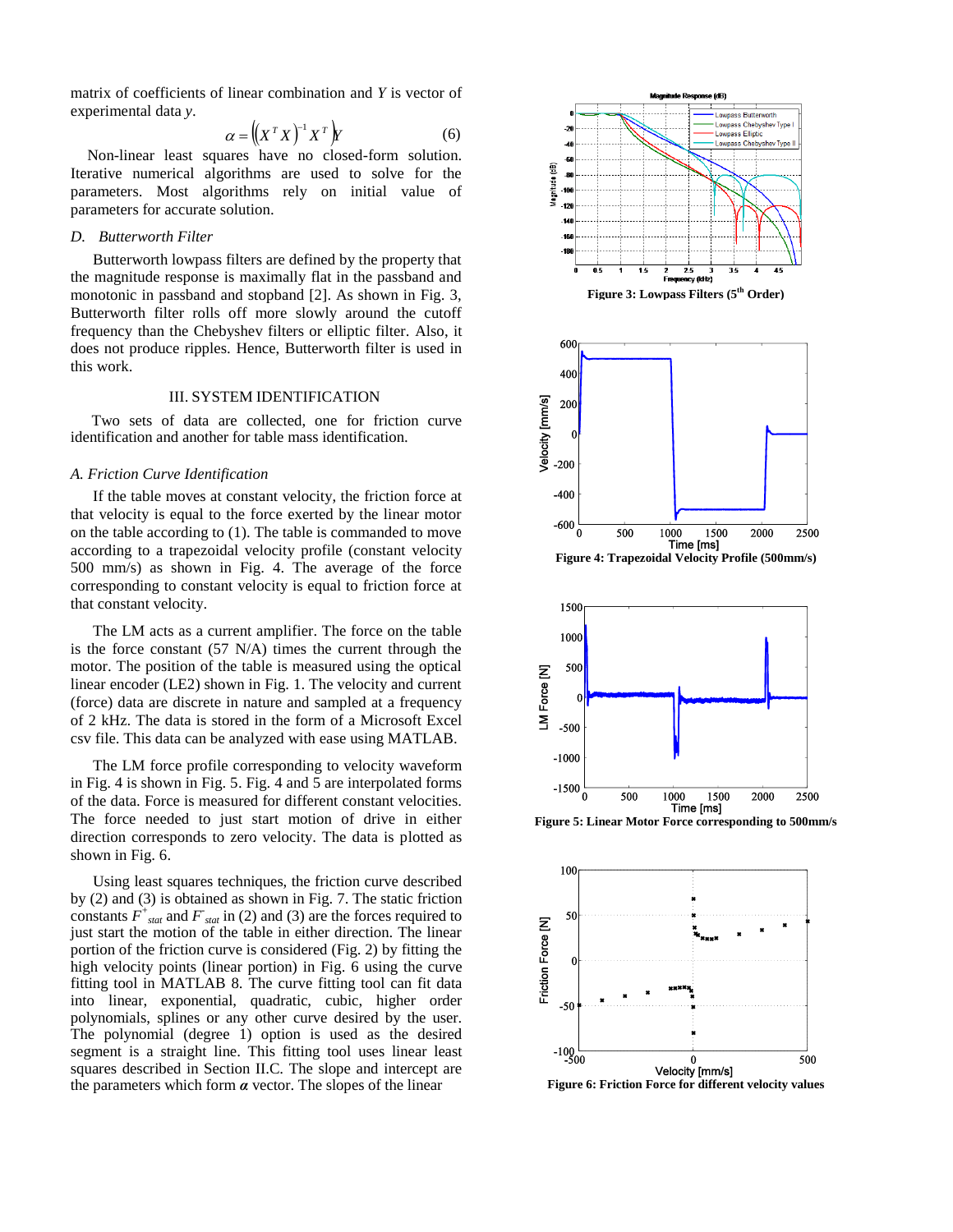

portions are the constants  $B^+$  and  $B^-$  and the intercepts are  $F^+$ <sub>coul</sub> and  $F_{coul}$ . The constants  $v_1^+, v_1^-, v_2^+$  and  $v_2^-$  are calculated using *lsqcurvefit* function in MATLAB 8. This function solves for the constants using non-linear least-squares data fitting technique discussed in Section II.C according to (7). In (7),  $F_{f,data}$  is obtained from Fig. 6 and  $F_f^{+/-}(v_{data})$  is obtained by substituting velocity data from Fig. 6 in (2) or (3). In this work, Trust-Region-Reflective Optimization Algorithm with initial condition 0.5 for all parmeters is used to find the parameters.

*minimize* 
$$
||F_{f, data} - F_f^{+/-}(v_{data})||^2
$$
 over all  $v_i^{+/-}$  (7)

# *B. Table Mass Identification*

For a given LM force, the velocity and acceleration are obtained by differentiating the data obtained from LE2. These are shown in Fig. 8 to 10. The interpolated data in Fig. 8 to 10 is collected at a sampling frequency of 10 kHz. A finitedifference approximation is used and hence, differentiating the experimental data amplifies the noise [3]. This is more clearly understood if the signal is considered to be superposition of desired signal and noise. The desired signal of the original data might have high amplitude but low frequency whereas the noise signal has low amplitude and high frequency (amplitude of desired signal is much larger than noise). Amplitude of differentiated signal is product of amplitude and frequency. Hence, the amplitude of differentiated noise signal can exceed that of desired signal. Differentiating the data (Fig. 9) amplifies noise but its amplitude is still lower than desired signal. Further differentiation (Fig. 10) results in higher noise amplification such that the amplitude of noise is larger than that of desired signal.

Table velocity and acceleration are filtered using a low pass Butterworth filter. Fig. 11 and 12 show the filtered data for table velocity and acceleration for a  $4<sup>th</sup>$  order Butterworth filter with normalized cutoff frequency 0.1 (1 kHz for sampling frequency 10 kHz). Mass of the table is estimated using linear least squares approach (Section II.C) and (1). Normalized cutoff frequency of 0.1 (1 kHz) estimates the mass of the table to be 38.93 kg. The actual mass of the table is 39±0.5 kg. If the normalized cutoff frequency is changed to 0.5 the estimated mass is 22.13kg whereas at 0.8 it is 17.53kg. The normalized cutoff frequency is varied from 0 to 1 for data sampled at 10 kHz, 5 kHz, and 2 kHz. The estimated table mass for different cases is shown in Fig. 13. Table 1 lists the



**sampling frequency 10 kHz)**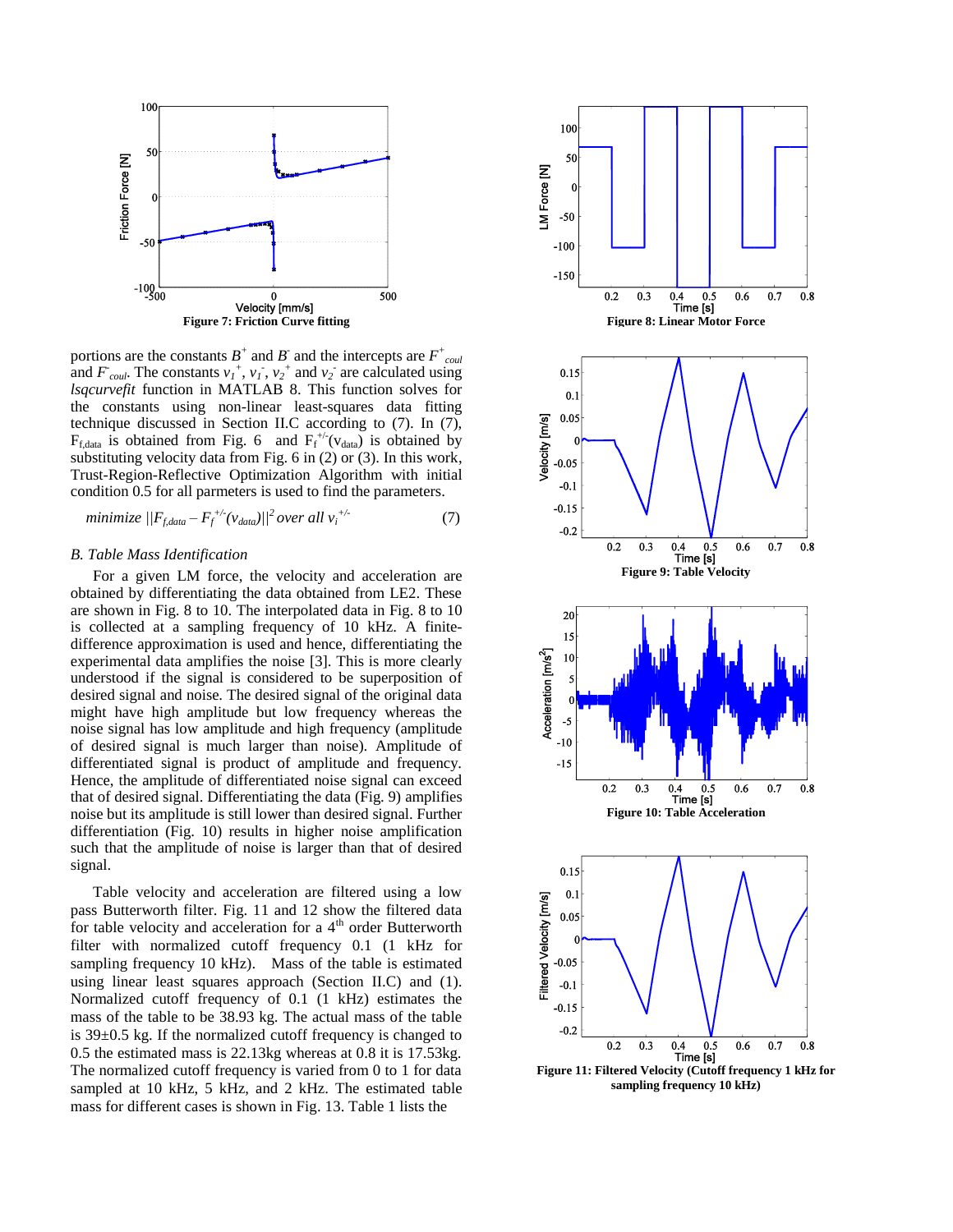

**Figure 12: Filtered Acceleration (Cutoff frequency 1 kHz for sampling frequency 10 kHz)**



**frequency for different sampling frequencies**

**Table 1: Range of Normalized Cutoff Frequencies (where estimated mass ranges from 38.5kg to 39.5kg) for different Sampling Frequencies**

| Sampling        | Normalized Cutoff | <b>Cutoff Frequency</b> |
|-----------------|-------------------|-------------------------|
| Frequency [kHz] | Frequency         | [Hz]                    |
|                 | < 0.1180          | $<$ 1180                |
|                 | < 0.2382          | <1191                   |
|                 | 0.0162-0.0472     | 32-94                   |

range of cutoff frequencies corresponding to estimated mass from 38.5kg to 39.5kg for different sampling frequencies.

The mass of the table is also estimated using filters of different orders (2 to 5). Fig. 14 shows the magnitude response of Butterworth filter for different orders. All the filters are maximally flat in passband but the roll-off (slope in stopband) depends on order of the filter. The roll-off increases with increase in order of the filter. Fig. 15 demonstrates effect of order on estimation process. The variation of estimated mass with normalized cutoff frequency is identical for orders 2 to 5. The normalized cutoff frequency (for estimated mass between 38.5kg and 39.5kg) for all orders is less than 0.118 (1180 Hz) which is close to that for 5 kHz as sampling frequency (1191Hz). The same value for sampling frequency 2 kHz is between 32 and 94 Hz (from Table 1).

Fig. 16, 17 and 18 show the Fast Fourier Transform (FFT) representation of acceleration signal for sampling frequencies 10 kHz, 5 kHz and 2 kHz respectively. For each FFT, the first half is considered as the two halves are mirror images.



**Figure 14: Magnitude response of Butterworth for Orders 2 to 5 for sampling frequency 10 kHz and cutoff frequency 1 kHz**



**Figure 15: Variation of estimated mass with normalized cutoff frequency for different filter orders**





**Figure 17: FFT of acceleration for sampling frequency 5 kHz**